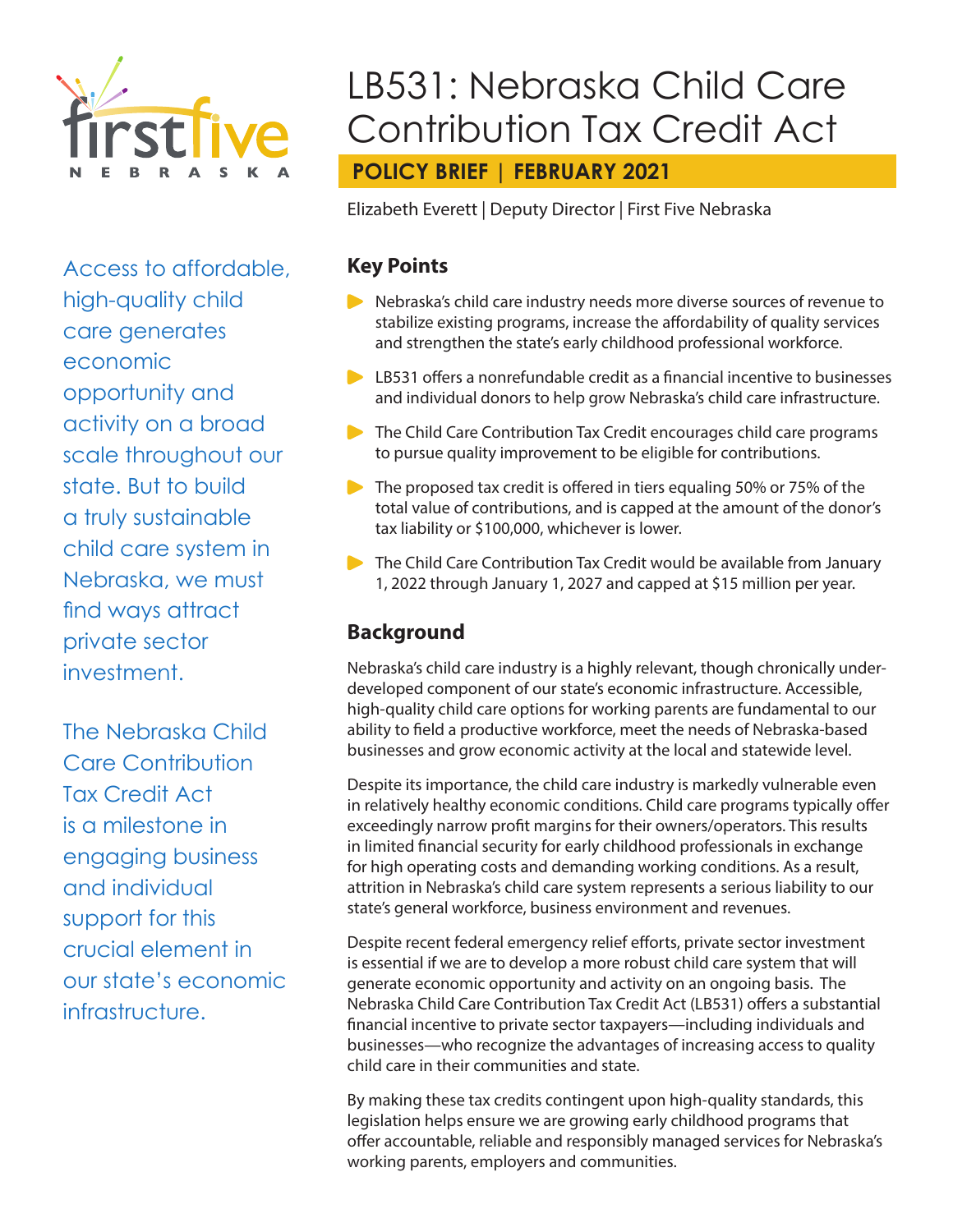## **1. What the tax credit offers**

The Nebraska Child Care Contribution Tax Credit Act offers a nonrefundable tax credit to any individual taxpayer who makes a qualifying monetary contribution to an eligible program. The credit may be claimed by resident and nonresident individuals, estates, trusts and corporations.

#### **Depending on the tier classification of the contribution, the credit would be equal to either 50% or 75% of the total value of contributions and capped at either the taxpayer's actual income tax liability or \$100,000, whichever is lower.**

The Child Care Contribution Tax Credit—in combination with all other nonrefundable credits claimed by the taxpayer—cannot exceed the taxpayer's income tax liability for a given tax year. However, the credits exceeding that taxpayer's liability may be carried forward for up to five years.

If signed into law, the tax credit would be available from January 1, 2022 through January 1, 2027, when it sunsets. The total amount of credits that may be approved for each tax year is capped at \$15 million.

# **2. Qualifying contributions**

The tax credit applies to contributions that are made to an eligible child care program or an approved intermediary. Qualifying contributions may be made in cash, check, cash equivalents, agricultural commodities, livestock or publicly traded securities, but exclude contributions of services or property.

Qualifying contributions may be used to:

- T. Establish or help operate facilities, schools, programs or family home providers that offer quality child care services
- $\blacksquare$  Train child care professionals
- Support grant or loan programs to better enable  $\mathcal{L}^{\text{max}}_{\text{max}}$ parents to pay for child care

Contributions made to a for-profit business, including family home providers, qualify for the Nebraska Child Care Contribution Tax Credit. However, the program must use the proceeds of the monetary contribution for (1) acquiring or improving child care facilities, (2) equipment or (3) services.

Improving staff salaries, staff training, and the quality of the child care provided by the facility **are** qualified expenditures which are paid out of the contributed funds.

## **3. Eligible child care purposes**

Contributions must be made for an eligible child care purpose to qualify for the credit. The credit only applies to contributions that promote or enhance quality child care for children age 12 or younger, including:

- Donations that support establishment or operation  $\mathcal{L}^{\text{max}}$ of a licensed child care facility, center, family home provider or an approved school facility that uses the donation to deliver or enhance quality child care
- **Prooled monies from several businesses to establish** or operate a licensed child care facility, center or home provider
- Donations that establish a registered grant or loan program for parents requiring financial assistance for child care
- Donations to programs or collaboratives for  $\mathcal{L}(\mathcal{A})$ training, technical assistance or mentoring child care professionals
- **D** Donations to establish information and referral services to connect parents to quality child care

#### **4. Eligible child care programs**

An eligible quality child care program means:

- A licensed Family Child Care Home (I and II), Child  $\overline{\phantom{a}}$ Care Center, Preschool or School-Age-Only Center that is committed to participating in the quality rating and improvement system developed under the Step Up to Quality Child Care Act (as defined in section 71-1954)
- Programs that operate as a for-profit business or a non-profit organization as defined by the Internal Revenue Service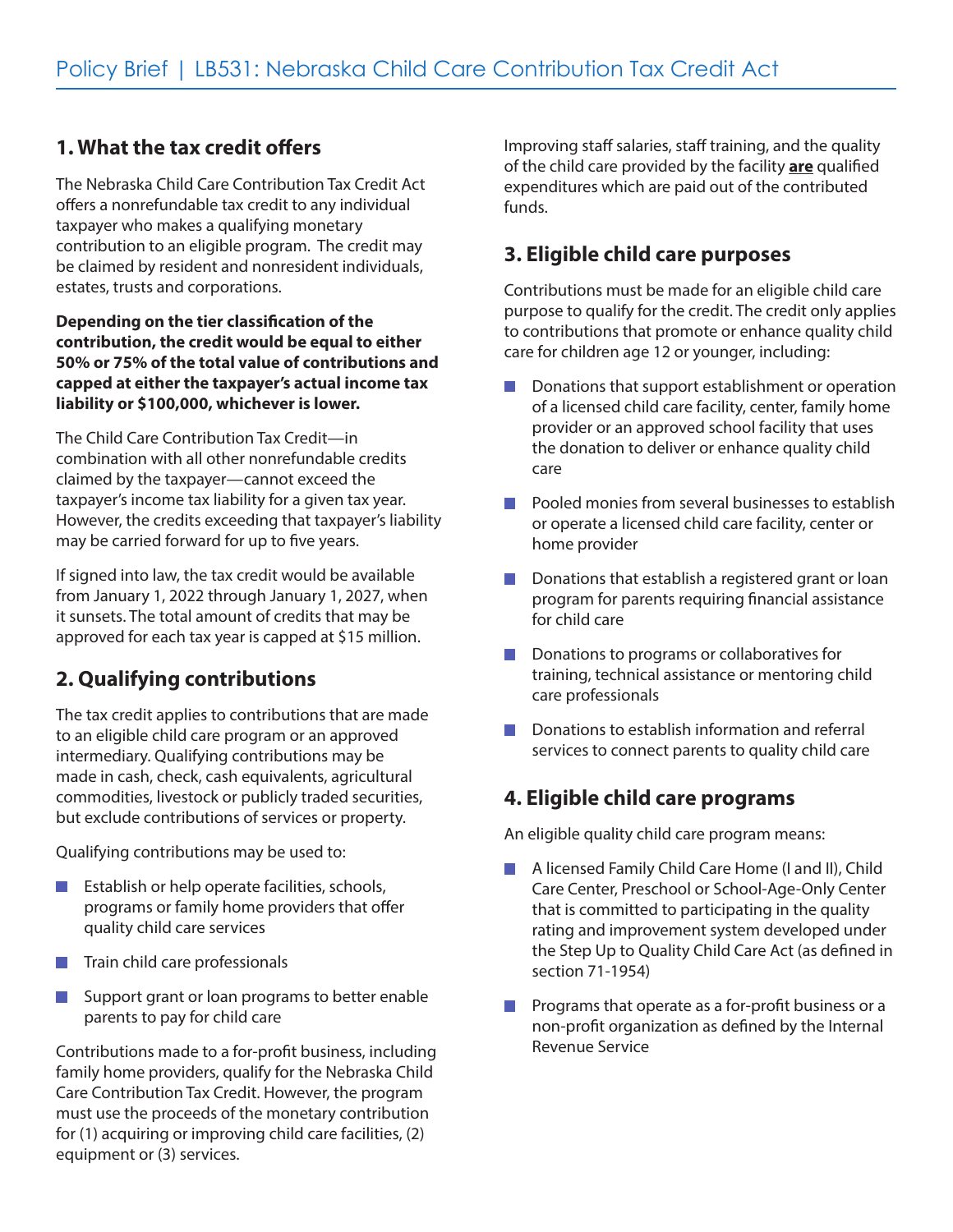### **About Opportunity Zones**

investments that stimulate local economic growth. The Nebraska Child Care Contribution Tax Credit Act emphasizes contributions to programs operating in Opportunity Zones throughout the state. These zones designate areas where financial incentives are offered to encourage private sector

Nebraska's Opportunity Zones are located in communities with elevated rates of poverty or lower levels of median family income. They are distributed across 44 **50% nonrefundable credit** applies to Dodge, Douglas, Garfield, Hall, Lancaster, Lincoln, Madison, Merrick, Red Willow, couge, Douglas, Garriera, Flan, Earleaster, Emeonr, Ma Scotts Bluff, Thurston, Valley and York. specific U.S. Census tracts in 18 counties: Adams, Buffalo, Colfax, Dakota, Dawson,

LB531 offers the highest tier of the nonrefundable tax credit for qualifying contributions made to eligible programs in the state's Opportunity Zones or those serving families through the child care subsidy. The intent is to grow quality child care options in communities where families face significant financial challenges, as well as to keep pace with the increased demand for child care that accompanies local investments in housing, workforce development, new business and other elements of economic infrastructure.



#### **5. Tier calculation of the tax credit**

Nonrefundable Child Care Contribution Tax Credits are available in two tiers for qualifying contributions:

#### **50% nonrefundable credit**

Applies to contributions made to child care or early childhood programs that meet the eligibility criteria described above

#### **75% nonrefundable credit**

- Applies to contributions made to child care or early childhood programs that meet the eligibility criteria **and** have a physical presence and practice in a Nebraska Opportunity Zone, as recognized by federal rule and the Nebraska Department of Economic Development
- Applies to contributions made to child care or early childhood programs that meet the eligibility criteria **and** have at least one child care subsidy enrollment as confirmed by the Nebraska Department of Health and Human Services

# **6. Non-qualifying contributions**

Contributions will not qualify for the tax credit if any of the following apply:

- $\angle$  Contributions made to child care programs in which the taxpayer or a person related to the taxpayer has a financial interest
- $\angle$  Contributions to a for-profit business that are not directly invested in acquiring or improving facilities, equipment or services, including staff salaries, training or quality care
- $\blacksquare$  Contributions that are not directly related to promoting quality child care in Nebraska

Companies may still claim the tax credit if their contribution to an eligible program results in discounted child care for their employees. One of the prime goals of the Child Care Contribution Tax Credit is to encourage employers to help offset child care costs for working parents, assuming that employer has no financial interest in the child care program.